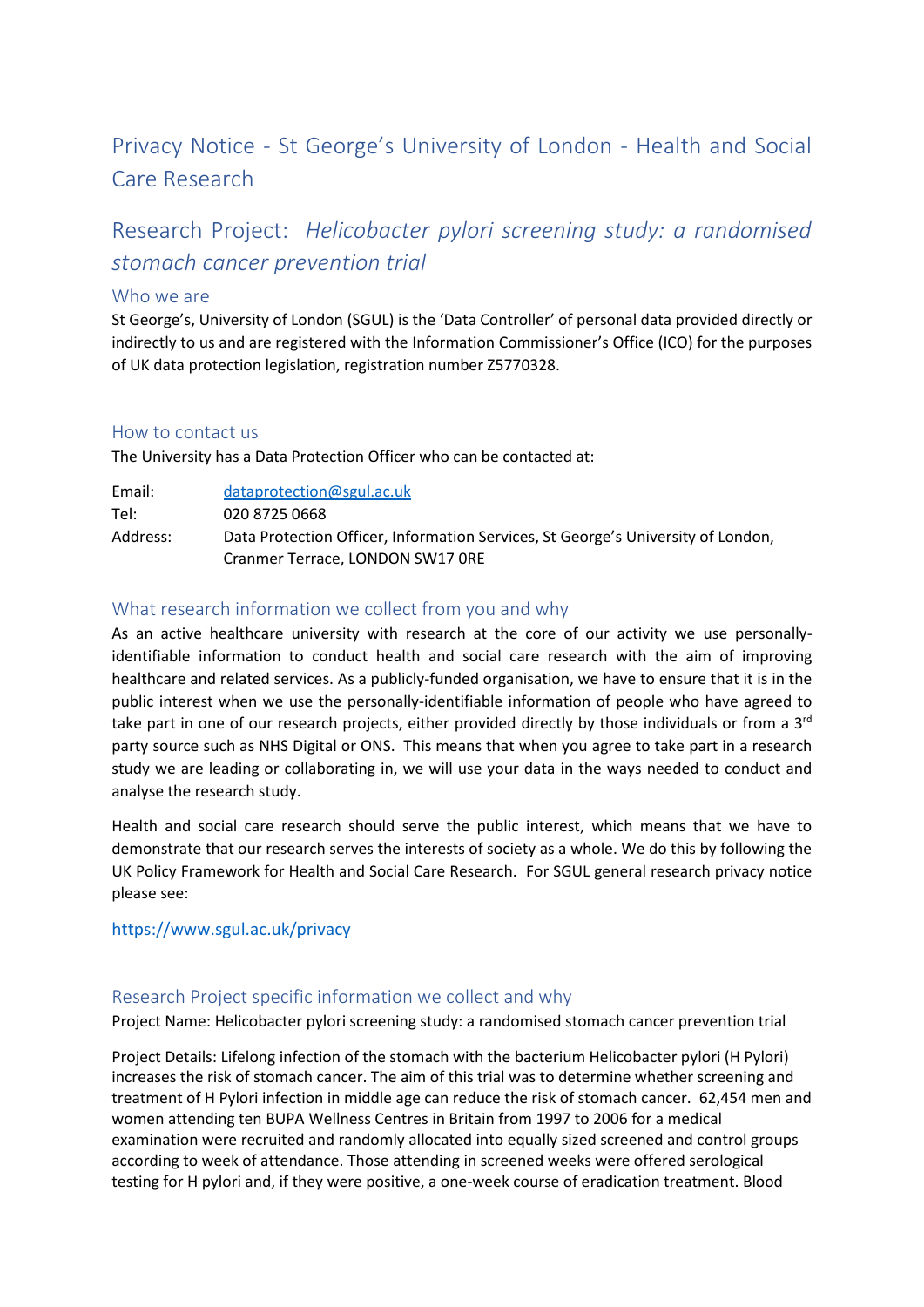was collected and the serum stored from all participants (screened and control). Information from death certificates and cancer registrations are received regularly from NHS Digital on all trial particiapnts. When over 120 participants have developed stomach cancer (estimated to occur in 2022, after about 25 years follow-up) the serum samples from all persons who developed stomach cancer will be tested for H. pylori. The final comparison will be between the incidence of stomach cancer in the screened and control groups among H pylori positive persons only (rather than all persons). If the trial showed that all, or a substantial part of the excess risk of stomach cancer due to H Pylori infection can be reduced it would mean that most cases of stomach cancer in the world could be prevented – a major public health finding. No automated decision-making, including profiling, will be performed on this data.

Category of personal data collected relates to: *Primary source data (i.e. medical questionnaire responses), Identifiable information such as Name and Date of Birth, Date of death and causes of death and cancer registration information*

Contract Reference: CON-315125-P6G9X

Project Reference: DARS-NIC-147843-8NKTW-v2.2

Funding: Prof Sir N J Wald

Data Controller(s): St George's, University of London - DPA Registration Number Z5770328

Legal Basis:

- a. Article 6(1)(e) of the General Data Protection Regulation (GDPR) provides the legal basis for public authorities (e.g. universities and NHS organisations) to process personal data for research purposes.
- b. Additionally, article 9(2)(j) of the GDPR provides the legal basis for processing special categories of (sensitive) personal data which includes data concerning health and ethnicity for scientific research purposes.

Data Source: National Health Service (NHS) Digital are the national information and technology partner to the health and social care system using digital technology to transform the NHS and social care. Details on NHS Digital's responsibilities regarding looking after your health and care information can be found at: https://digital.nhs.uk/about-nhsdigital/our-work/keeping-patient-data-safe/how-we-look-after-your-health-and-care-informationContact details NHS Digital Data Protection Officer: Email: enquiries@nhsdigital.nhs.uk Tel: 0300 303 5678

## Who we share your information with

*Data will not be shared with anyone outside the immediate research team*

## How long we keep your information for

*Your information* will be retained for a period of 24 months after completion of the Helicobacter pylori screening study and then deleted.